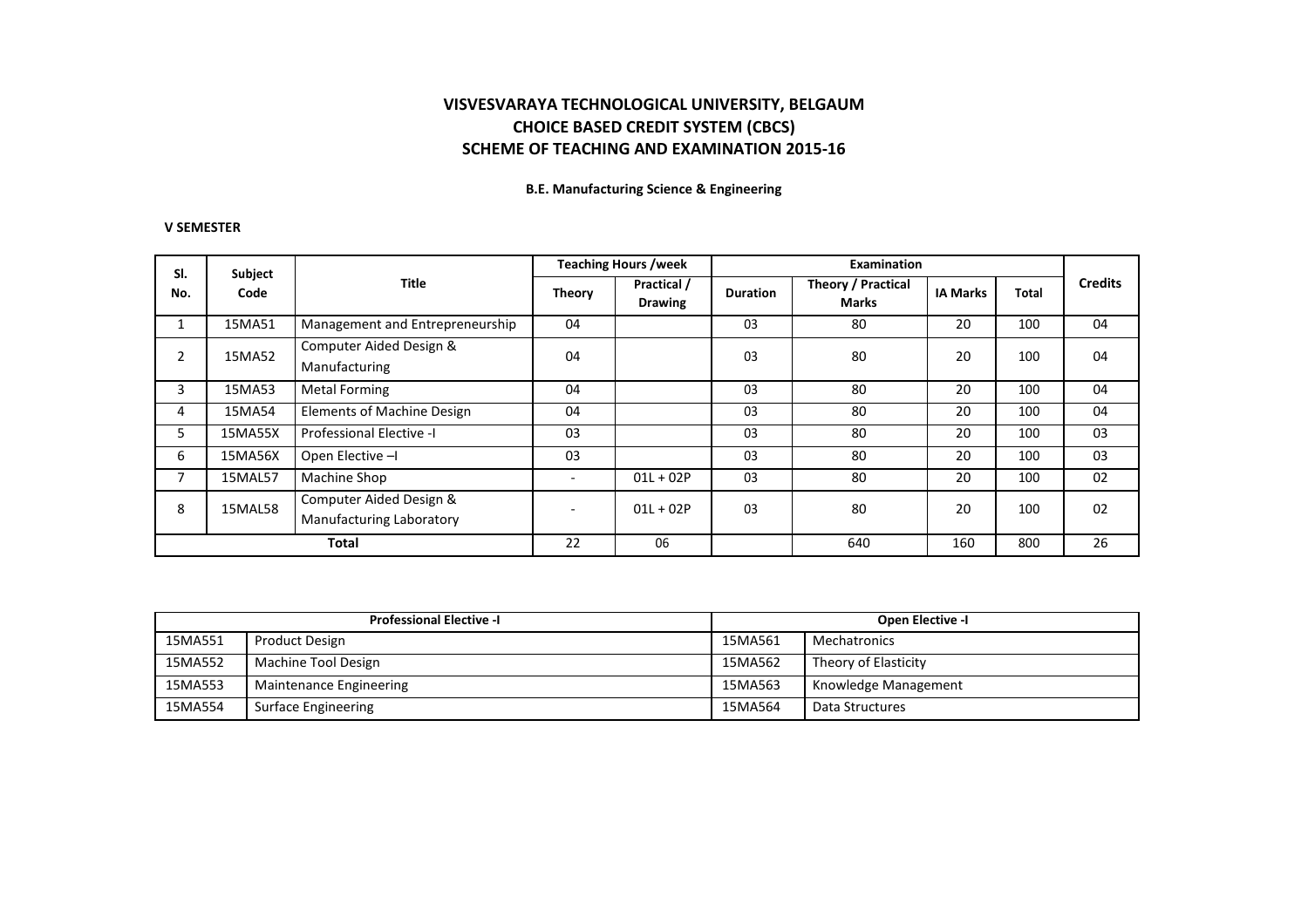#### **B.E. Manufacturing Science & Engineering**

#### **VI SEMESTER**

| SI.          | Subject |                                             |               | <b>Teaching Hours /week</b>   |                 | <b>Examination</b>          |                 |       |                |
|--------------|---------|---------------------------------------------|---------------|-------------------------------|-----------------|-----------------------------|-----------------|-------|----------------|
| No.          | Code    | <b>Title</b>                                | <b>Theory</b> | Practical /<br><b>Drawing</b> | <b>Duration</b> | Theory / Practical<br>Marks | <b>IA Marks</b> | Total | <b>Credits</b> |
|              | 15MA61  | <b>Engineering Economics</b>                | 04            |                               | 03              | 80                          | 20              | 100   | 04             |
| 2            | 15MA62  | Computer Integrated<br>Manufacturing        | 04            |                               | 03              | 80                          | 20              | 100   | 04             |
| 3            | 15MA63  | <b>Additive Manufacturing</b>               | 04            |                               | 03              | 80                          | 20              | 100   | 04             |
| 4            | 15MA64  | <b>Statistical Quality Control</b>          | 04            |                               | 03              | 80                          | 20              | 100   | 04             |
| 5            | 15MA65X | Professional Elective -II                   | 03            |                               | 03              | 80                          | 20              | 100   | 03             |
| 6            | 15MA66X | Open Elective -II                           | 03            |                               | 03              | 80                          | 20              | 100   | 03             |
| 7            | 15MAL67 | Non Destructive Testing<br>Laboratory       |               | 01L+02P                       | 03              | 80                          | 20              | 100   | 02             |
| 8            | 15MAL68 | <b>Additive Manufacturing</b><br>Laboratory |               | 01L+02P                       | 03              | 80                          | 20              | 100   | 02             |
| <b>Total</b> |         | 22                                          | 06            |                               | 640             | 160                         | 800             | 26    |                |

| <b>Professional Elective -II</b> |                                     | <b>Open Elective -II</b>                     |                      |  |
|----------------------------------|-------------------------------------|----------------------------------------------|----------------------|--|
| 15MA651                          | Finite Element Method               | 15MA661<br>Microprocessor & Microcontrollers |                      |  |
| 15MA652                          | <b>Quality Assurance</b>            | 15MA662                                      | Theory of Elasticity |  |
| 15MA653                          | Jigs & Fixtures                     | 15MA663                                      | Sensors              |  |
| 15MA654                          | <b>Material Handling Equipments</b> | 15MA664                                      | Data Mining          |  |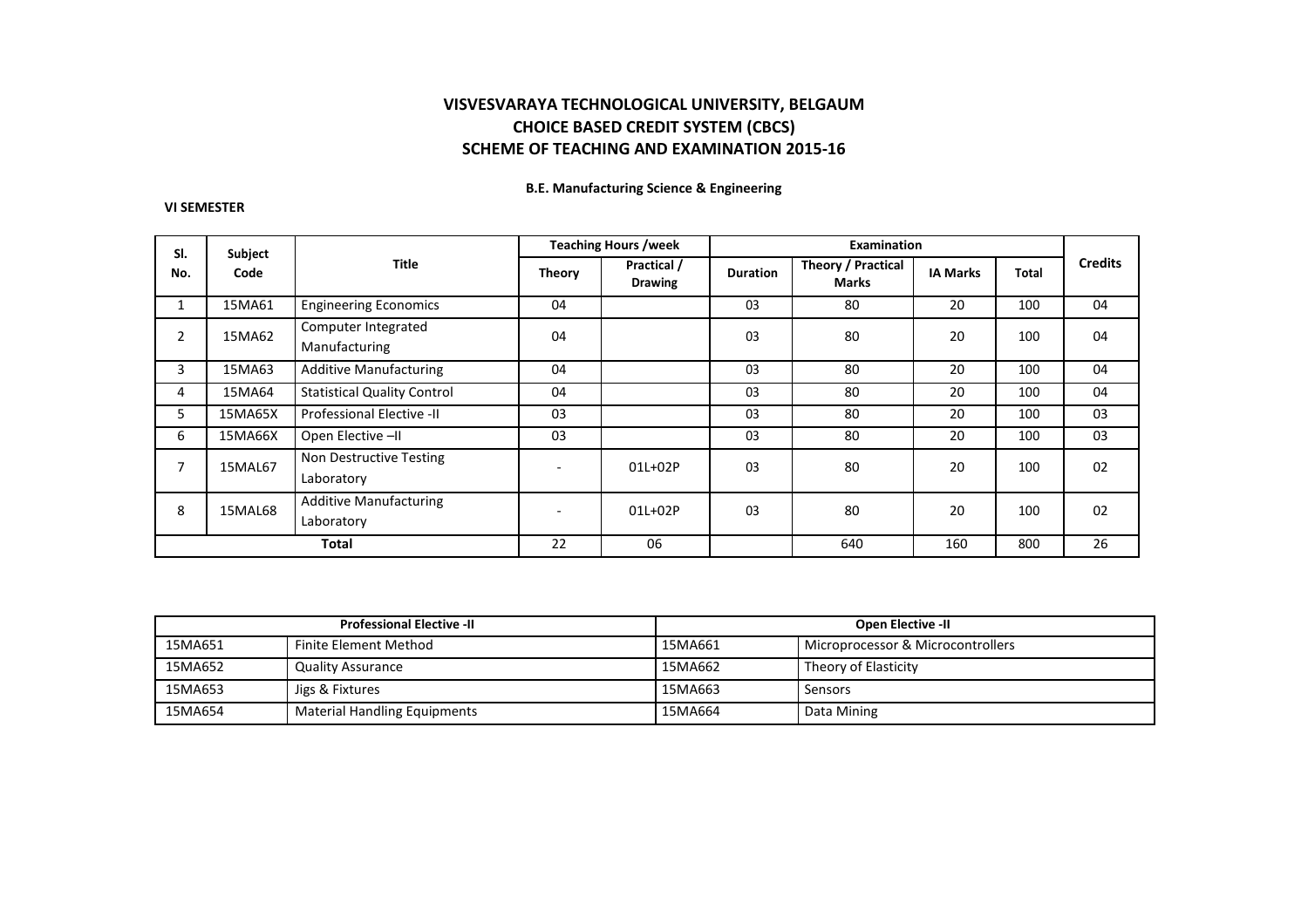**B.E. Manufacturing Science & Engineering** 

### **VII SEMESTER**

| SI.            | Subject | <b>Title</b>                                                 | <b>Teaching Hours /week</b> |                | Examination     |                    |                 |       |                |
|----------------|---------|--------------------------------------------------------------|-----------------------------|----------------|-----------------|--------------------|-----------------|-------|----------------|
| No.            | Code    |                                                              | Theory                      | Practical /    | <b>Duration</b> | Theory / Practical | <b>IA Marks</b> | Total | <b>Credits</b> |
|                |         |                                                              |                             | <b>Drawing</b> |                 | <b>Marks</b>       |                 |       |                |
|                | 15MA71  | <b>Operation Research</b>                                    | 04                          |                | 03              | 80                 | 20              | 100   | 04             |
| 2              | 15MA72  | Hydraulic Circuits & Program Logic<br>controllers            | 04                          |                | 03              | 80                 | 20              | 100   | 04             |
| 3              | 15MA73  | <b>Control Engineering</b>                                   | 04                          |                | 03              | 80                 | 20              | 100   | 04             |
| 4              | 15MA74X | Professional Elective -III                                   | 03                          |                | 03              | 80                 | 20              | 100   | 03             |
| 5.             | 15MA75X | Professional Elective -IV                                    | 03                          |                | 03              | 80                 | 20              | 100   | 03             |
| 6              | 15MAL76 | <b>Modeling &amp; Simulation Laboratory</b>                  |                             | 01L+02P        | 03              | 80                 | 20              | 100   | 02             |
| $\overline{ }$ | 15MAL77 | Hydraulic Circuits & Program Logic<br>controllers Laboratory |                             | $01L+02P$      | 03              | 80                 | 20              | 100   | 02             |
| 8              | 15MAP78 | Project Phase - I Seminar                                    |                             |                |                 |                    | 100             | 100   | 02             |
| <b>Total</b>   |         | 18                                                           | 06                          |                | 560             | 240                | 800             | 24    |                |

|         | <b>Professional Elective -- III</b> | <b>Professional Elective -IV</b> |                                |  |
|---------|-------------------------------------|----------------------------------|--------------------------------|--|
| 15MA741 | <b>Facility Planning and Design</b> | 15MA751                          | Operation Management           |  |
| 15MA742 | Non Traditional Machining           | 15MA752                          | <b>Reliability Engineering</b> |  |
| 15MA743 | <b>Process Planning</b>             | 15MA753                          | Materials Management           |  |
| 15MA744 | <b>Precision Engineering</b>        | 15MA754                          | <b>Smart Materials</b>         |  |